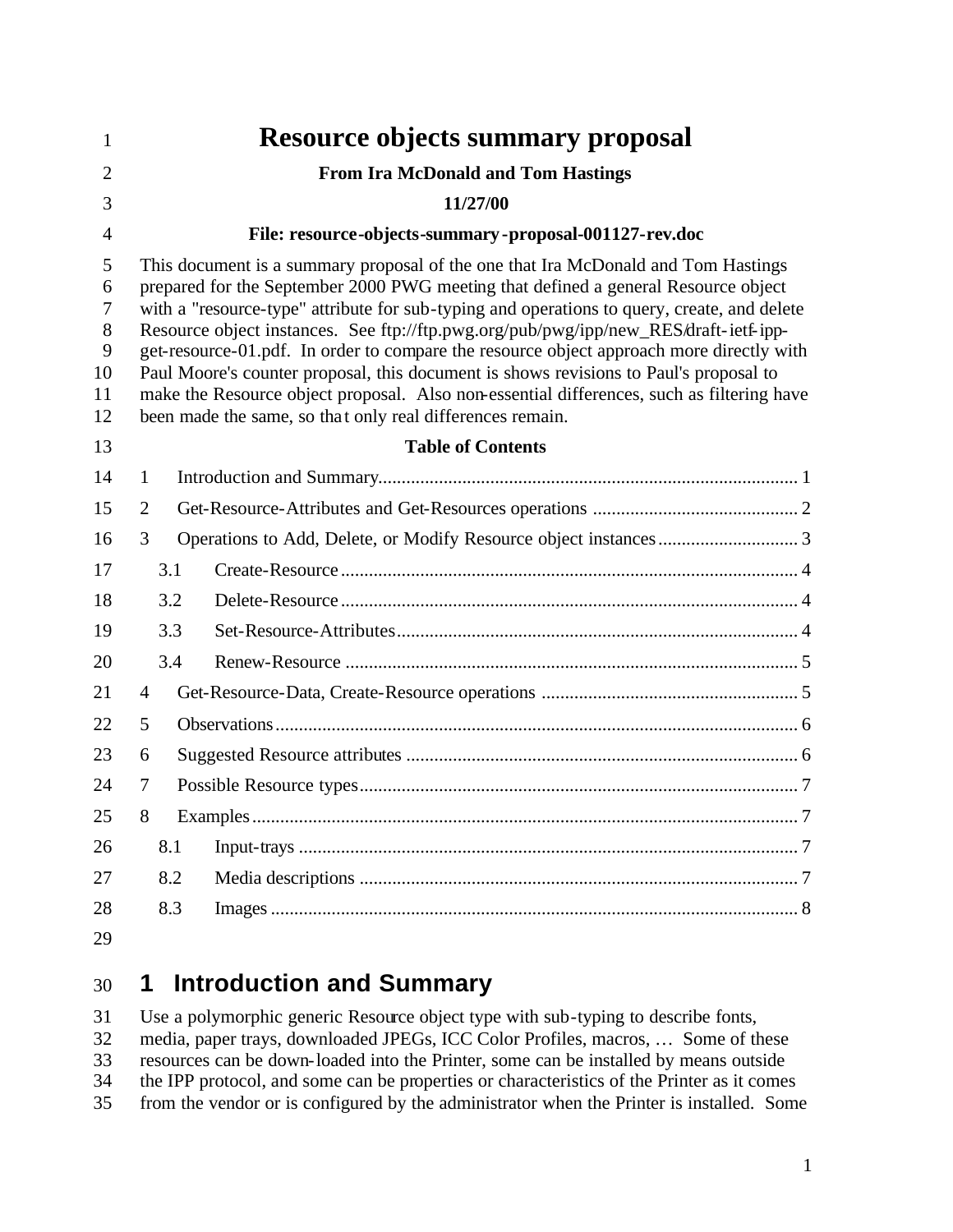of these resources can have associated opaque binary data, such as font data, while others consist solely of attributes.

- These Resource object attributes are retrieved using the (new) Get-Resource-Attributes
- and Get-Resources operations which are modeled on the IPP/1.1 Get-Job-Attributes and
- Get-Jobs operations and the Get-Subscription-Attributes and Get-Subscriptions
- operations. Resource objects that can be loaded are defined to have Resource Template
- attributes (just like Job and Subscription objects), so that there are "xxx" Resource
- attributes and "xxx-supported" Printer attributes.
- The following new operations are defined for use with Resource objects:
- Get-Resource-Attributes returns the requested attributes of the identified Resource object instance.
- Get-Resources return the requested attributes of the Resource object instances based on a simple filter supplied by the client
- Create-Resource add a Resource object instance to a Printer
- Delete-Resource delete a Resource object instance from the Printer
- (new) Set-Resource-Attributes modify a Resource object instance of a Printer
- Get-Resource-Data same as Get-Resource-Attributes, and in addition get the object instance's associated opaque data.
- Create-Resource same operation sets the object instance's associated opaque data.
- Renew-Resource update the lease time for the Resource object instance for those Resource types that have leases.
- For consistency all seven operations have an Operation Attributes Group and a Resource

Attributes Group in each request and response. The response always includes the

- requested Resource object attributes. In addition to the usual request operation attributes for a Printer operation, all six operations MUST include:
- "resource-type" (type2 keyword) which indicates the type of Resource, e.g., 'media', 'font', 'image', 'input-tray', 'output-bin', etc.
- Either "resource-name" (name(127)) or "resource-id" (integer(1:MAX)) identifies the resource object instance. The Printer MUST support both.

### **2 Get-Resource-Attributes and Get-Resources operations**

 The Get-Resource-Attributes and Get-Resources operations for Resource objects follow the pattern established by the IPP/1.1 Get-Job-Attributes and Get-Jobs operations for Job objects and the Get-Subscription-Attributes and Get-Subscriptions operations for Subscription objects. The Get-Resource-Attributes operation retrieves requested attributes from one Resource object instance specified by the Key Attribute supplied by the client.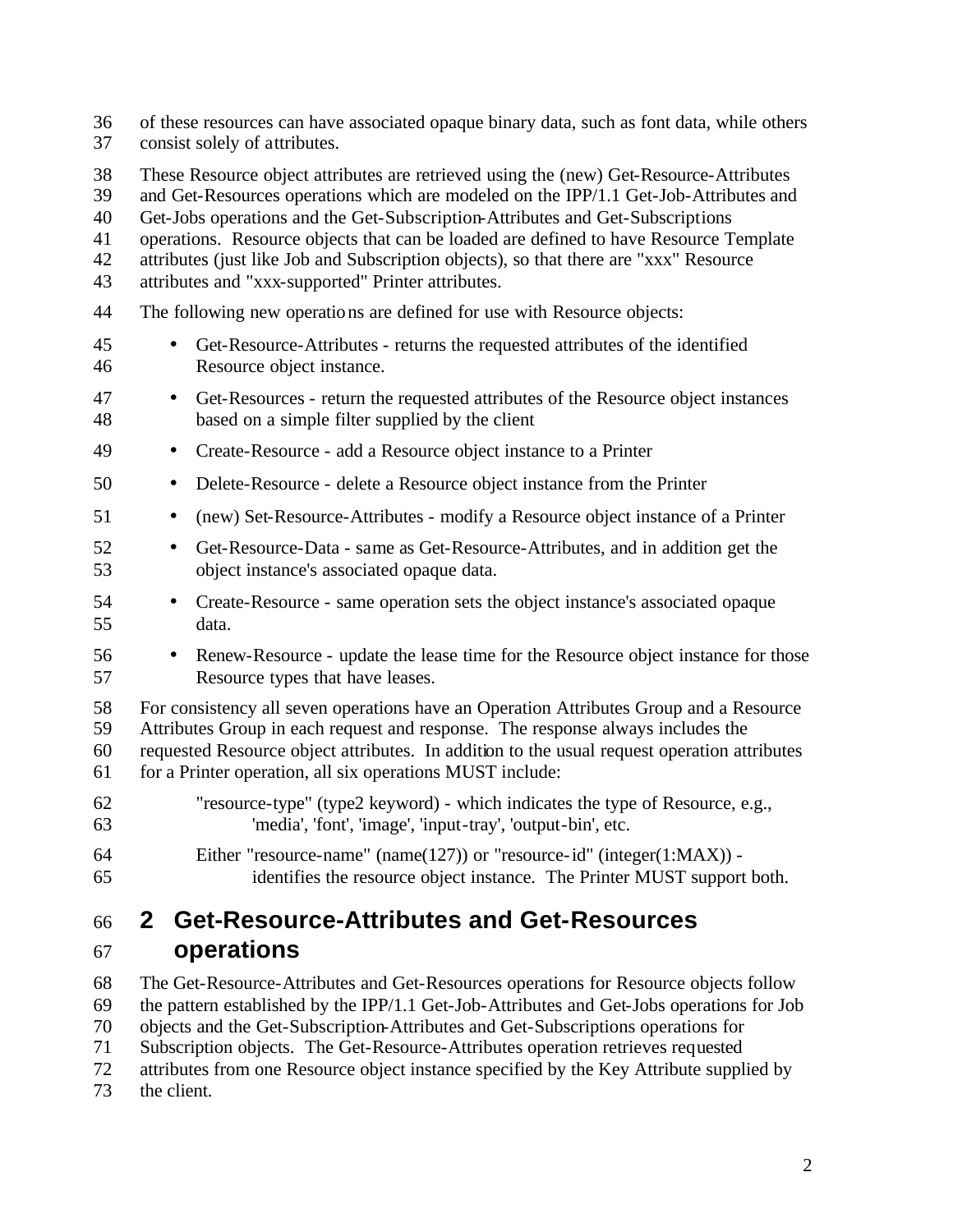- The Get-Resources operation retrieves requested attributes from one or more Resource
- object instances. The Resource objects instances are selected on the basic of a filter
- specified in the operation. Only one Filter Attribute is permitted and it is expressed as the
- only attribute in the Resource Attributes group. The Printer matches the Filter Attribute
- against all the attributes of all of the Resource object instances. The attribute name,
- syntax, and value of the Filter Attribute MUST be the same as one of the attributes in the
- Resource object instance, in order to match. A value match occurs if all of the values of
- the Filter Attribute are a subset of the Resource object attribute.
- The client MUST also supply the Filter Attribute as the only attribute in a separate
- Resource Attributes group. For example:
- 84 "font-point-size" =  $'12'$
- The Printer returns the requested attributes of all Resource object instances that match the
- Filter Attribute. Each row is returned in a separate Resource Attributes group in the
- response (like Get-Jobs response). If no rows match then the status code 'client-error-not-
- 88 found' error is returned. **ISSUE:** Or should the status code be 'successful-ok' (0), with an
- 89 empty Resource Attributes group returned to be more like Get-Printer-Attributes?
- When a Resource object type is defined, the definition SHOULD specify an 'identifying
- attribute', called the Key Attribute that uniquely identifies an object instance. No two
- Resource object instances of the same type can have the same Key Attribute value. The
- role of the Key Attribute is the same as a primary key in a data base. The Key Attribute
- facilitates direct indexing into Resource object instances. Possible examples could be tray
- name, media name, font name, etc. In some cases the identifying member attribute could
- be a printer generated unique ID.
- If a Resource object type definition does not indicate which member attribute is the Key Attribute, that Resource object type MAY still be used in the Get-Resources operation,
- but there is no way for the client to unambiguously request a single object instance.
- **3 Operations to Add, Delete, or Modify Resource object instances**
- The operations defined in this section add, delete, or modify a Resource object instance 103 for object types that is defined to have a Key Attribute.
- These operations do not work on all Resource types– there are some Resource types that
- represent state or non-logical capabilities of the device (paper loaded, input trays, etc.). In
- this case these Resource instances are read-only (either by definition or in a particular
- implementation).
- There also can exist Resource object attributes that represent objects that are software
- modifiable entities but that are still not updated via these operations in an
- implementation. For example fonts could be loaded by a specific set of font management
- operations, rather than these operations.
- What this means is that the Resource object querying can be used on all entities that are
- represented as Resource objects but there can be many mechanisms that create those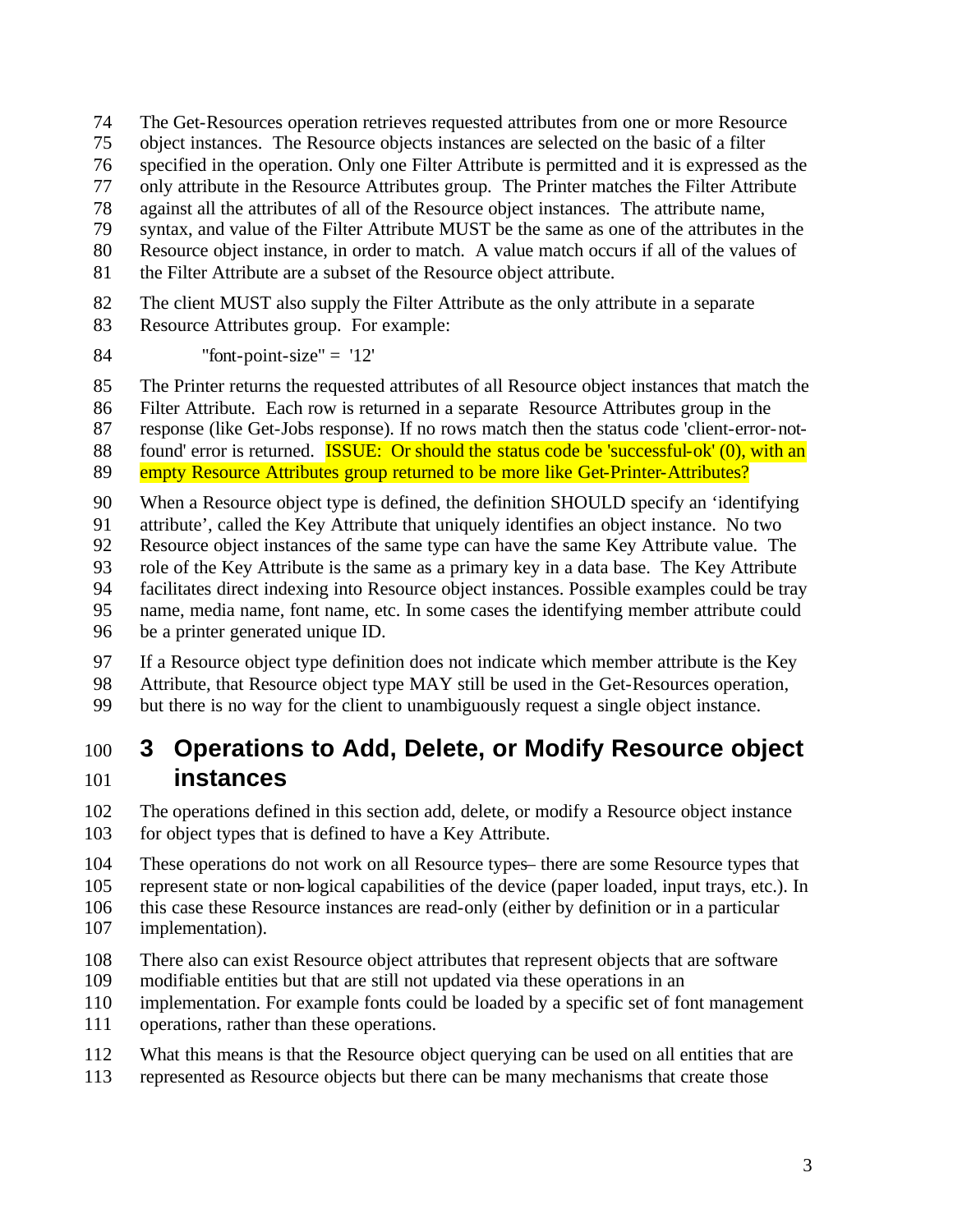- instances. The definition of the Resource object type MUST indicate how the rows are
- created, modified, and removed.

#### *3.1 Create-Resource*

 This operation adds a Resource object instance provided that the Resource object type definition defined a Key Attribute.

In addition to the "resource-type" and either "resource-name" or "resource-id" operation

attributes, the client MUST supply the Key Attribute as the first attribute in the Resource

- Attributes group in the request. For example, "font-name" = 'TimesRomanItalic'. The client supplies the remaining attributes for the object instance as the remaining attributes
- in the Resource Attributes group. For example, "font-size" = '12', "font-style" = 'italic', etc.
- If the object instance already exists, the Printer MUST reject the request and return the (new) 'client-error-row-already-exists'.
- If the "resource-type" does not specify a Resource type whose definition includes a Key

Attribute or the first attribute in the Resource Attributes group is not the Key Attribute

 defined for the Resource type, the Printer MUST reject the request with the 'client-error-bad-request'.

#### *3.2 Delete-Resource*

 This operation deletes a Resource object instance provided that the Resource object type definition defined a Key Attribute.

- In addition to the "resource-type" and either "resource-name" or "resource-id" operation 135 attributes, the client MUST supply the Key Attribute as the only attribute in the Resource Attributes group in the request. For example, "font-name" = 'TimesRoman'.
- If the object instance does not exist, the Printer MUST reject the request and return the 'client-error-not-found' error status code.

If the "resource-type" does not specify a Resource type whose definition includes a Key

- Attribute or the only attribute in the Resource Attributes group is not the Key Attribute
- defined for the Resource type, the Printer MUST reject the request with the 'client-error-
- bad-request'.

# *3.3 Set-Resource-Attributes*

- This operation modifies an existing Resource object instance provided that the Resource object type definition defined a Key Attribute.
- In addition to the "resource-type" and either "resource-name" or "resource-id" operation
- attributes, the client MUST supply the Key Attribute as the first attribute in the Resource
- Attributes group in the request. For example, "font-name" = 'TimesRomanItalic'. The
- client supplies the remaining attributes to be modified for the row as the remaining
- attributes in the Resource Attributes group. For example, "font-size" = '12', "font-style"
- = 'italic', etc. Any Resource attributes of the object instance that the client omits are
- unchanged.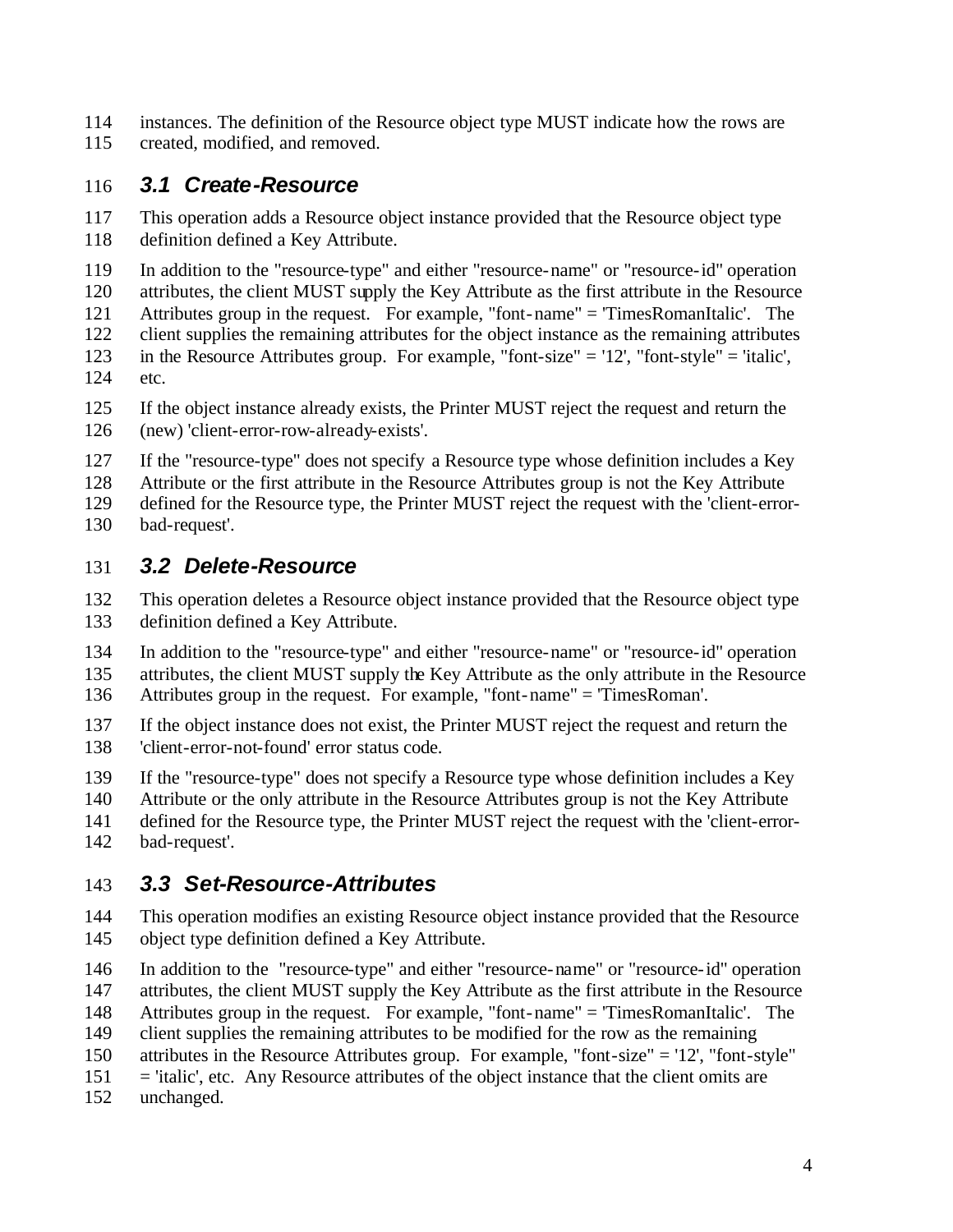If the object instance does not exist, the Printer MUST reject the request and return the 'client-error-not-found' error status code.

If the "resource-type" does not specify a Resource type whose definition includes a Key

Attribute or the first attribute in the Resource Attributes groups is not the Key Attribute

 defined for the Resource type, the Printer MUST reject the request with the 'client-error-bad-request'.

#### *3.4 Renew-Resource*

 This operation renews the lease for the specified Resource object instance provided that the Resource object type definition defined a Key Attribute.

In addition to the "resource-type" and either "resource-name" or "resource-id" operation

attributes, the client MUST supply the Key Attribute as the first attribute in the Resource

Attributes group in the request. For example, "font-name" = 'TimesRomanItalic'. The

client supplies the "xxx-lease-duration" attributes as the remaining attribute in the

Resource Attributes group. For example, "font-lease-duration" = nnn.

 If the object instance does not exist, the Printer MUST reject the request and return the 'client-error-not-found' error status code.

If the "resource-type" does not specify a Resource type whose definition includes a Key

Attribute or the first attribute in the Resource Attributes groups is not the Key Attribute

defined for the Resource type or the Resource type definition does not include an "xxx-

lease-duration" attribute, the Printer MUST reject the request with the 'client-error-bad-

request'.

# **4 Get-Resource-Data, Create-Resource operations**

 Some Resource types may have data associated with each instance. In this case then one choice available to the designer of the Resource type is to use the Get-Resource-Data and Create-Resource operations to read and write opaque blobs (as well as the Resource object attributes).

For the Get-Resource-Data, the client supplies the "resource-type" and the Key Attribute

as in the other Resource operations. The requested Resource object attributes are returned

in the Resource Attributes Group, followed by the data as a data stream in the response

(packaged the same way the print-job's data is following the 'end-of-attributes-tag').

- The data is sent in the same way using the Create-Resource operation.
- Note that for some Resource types it might be possible to read the data but not write it
- (uploading font metrics from ROM for example). Also it might be possible to write it but

not read it (macros are not intended to be used outside the printer so there is not point in

- providing read capabilities).
- Alternative design #1. Resource types that have associated data have explicit object

creation operations (Load-Font operation for example) but the data is read by HTTP get

- or IPP Get-Resources and Get-Resource-Attributes operations. This alternative
- overcomes the non-atomic nature of adding a row then uploading the data.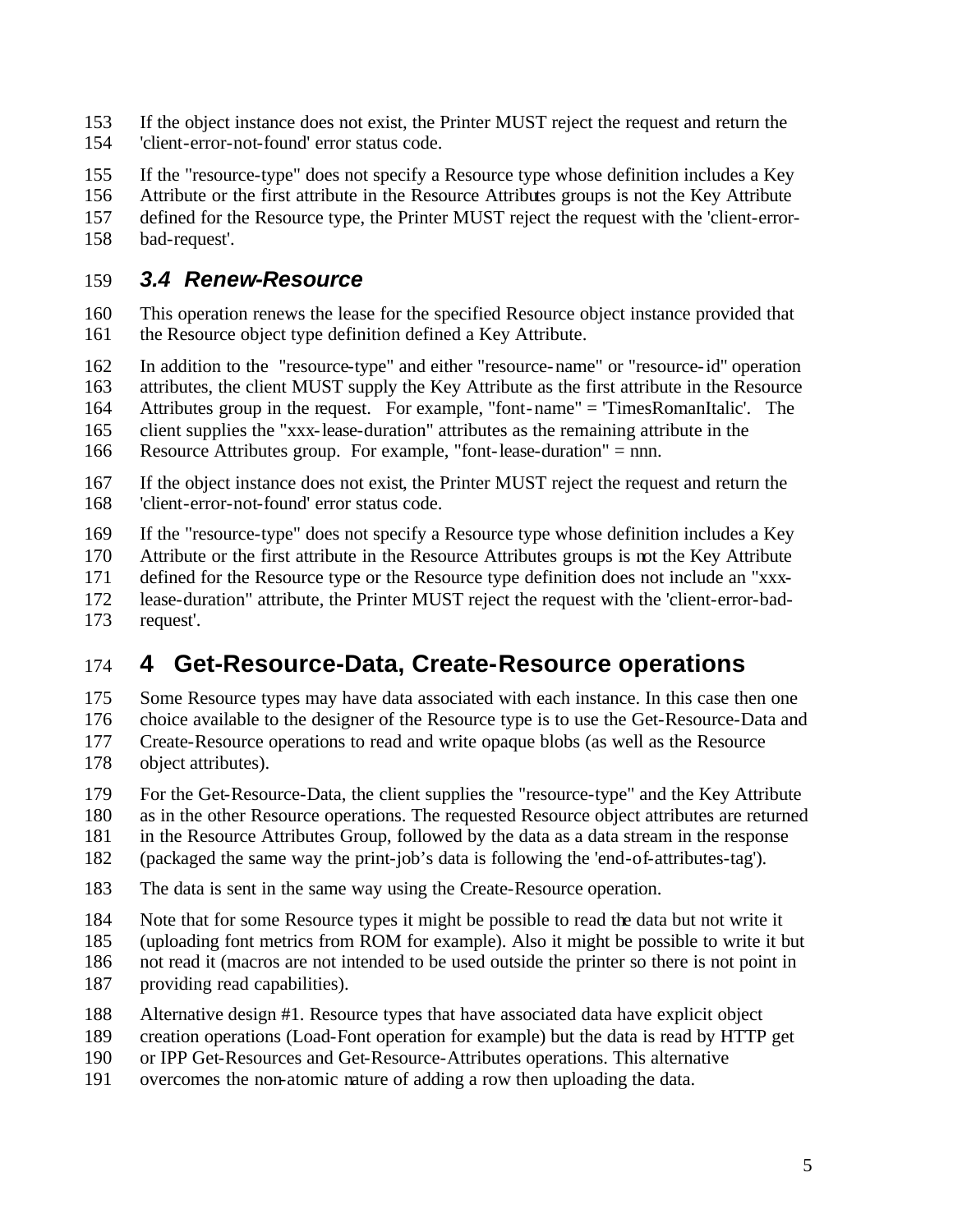#### **5 Observations**

- Some Resource types may have read-only object instances and read-write object instances (fonts supported may include ROM fonts and soft fonts).
- Jobs and Subscriptions could have been done using Resource objects of type 'job' and
- 'subscription', but we already have operations defined for Jobs and Subscription objects.
- Driver down loading could have been done usingResource objects of type 'driver', but we have a specification that uses Get-Printer-Attributes and a new Get-Client-Print-Support-Files operation.
- Expiration times for Resource types can be specified in the Resource type definition if
- that is what the Resource type needs. For example, if users are allowed to down load images into the Printer for a period of time.
- This mechanism is only defining a standardized ways of viewing structured data it does not imply that common mechanisms must be used by implementations.

### **6 Suggested Resource attributes**

 In order to get some consistency in definition of Resource types, the following attribute names and attribute syntaxes are suggested if the attribute is appropriate for the resource type. However, none of these attributes are REQUIRED for a definition.

- For key attributes that a client can supply (but cannot modify): xxx-name (name(127)) or xxx-key (name(127) | type3 keyword) - Key Attribute
- For attributes that a client can supply (or modify):
- xxx-info (text(127)) general information
- xxx-create-date-time (dateTime) the date and time that the resource was originally created, not added to the Printer.
- xxx-lease-duration (integer(0:MAX)) lease duration in seconds, 0 is infinite
- xxx-data-uri (1setOf uri) uri of the data when supplied by the client
- 218  $xxx-data-k-octets (integer(0:MAX)) size of the data$
- xxx-data-compression (type3 keyword) data compression
- For READ-ONLY attributes populated by the Printer:
- xxx-id (integer(1:MAX)) integer id for those resources that do not have a natural name supplied by the client.
- xxx-create-user-name (name(MAX)) user name who added the resource to the Printer
- xxx-create-time (integer(MIN:MAX)) the "printer-up-time" when the resource was added to the Printer. A 0 or negative value means before this Printer power-up (see RFC 2911 section 4.3.14).
- xxx-expiration-time (integer(0:MAX)) the "printer-up-time" when the lease expires
- xxx-data-uri (1setOf uri) uri of the data when supplied by the Printer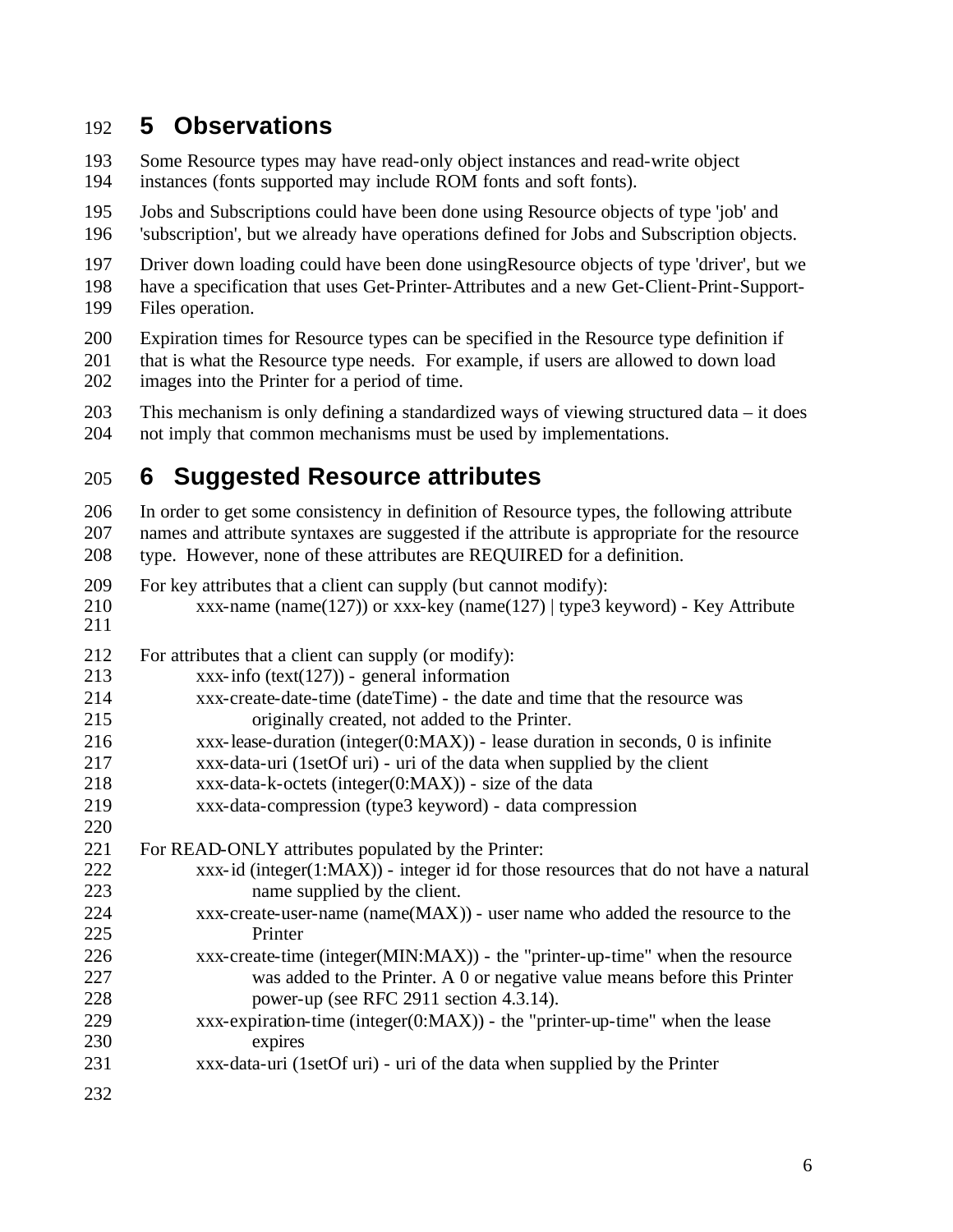| Collection             | Key Attribute          | <b>Members</b>                          | Data         |
|------------------------|------------------------|-----------------------------------------|--------------|
| Input trays            | name                   | Loaded media, state,<br>capacity, level | none         |
| Output bins            | name                   | State, capacity, level                  | none         |
| Fonts<br>supported     | Name (face-size-style) | Size, style, format                     | Font metrics |
| Media-<br>descriptions | name                   | Size, weight,                           | none         |
| <b>Macros</b>          | name                   | Date, format                            | Macro data   |
| Images                 | name                   | Date, format,<br>description            | Image data   |

### **7 Possible Resource types**

# **8 Examples**

 These are examples of how this proposal could be used to represent various items. The full variety of choices is used. *These are not intended as actual proposals for their respective collections, but rather just indicate how the mechanism proposed in this paper would work.*

#### *8.1 Input-trays*

 The "input-tray-rows-supported" (1setOf collection) Printer attribute contains one row for each input tray supported by the printer.

The rows are identified by an "input-tray-name" (type3 keyword | name(MAX)) Key

Attribute whose value is either defined by the PWG or is defined by the implementation.

 The values of the "input-tray-name" member attribute may be submitted in a Job Creation operation as the value of a (new) "input-tray" Job Template attribute.

 The member attributes include "input-tray-max-capacity", "input-tray-current-level", "input-tray-status", and "input-tray-media-name" with semantics taken from the Printer MIB.

The rows of this collection are read using the Get-Printer-Collection-Rows operation.

Rows are not created or deleted, though in some implementations, certain member

attributes, such as "input-tray-media-name" can be set.

### *8.2 Media descriptions*

The "media-rows-supported" (1setOf collection) Printer attribute contains one row for

 each supported / known media. See the PWG Production Printing Extension spec for the definition of the member attributes. The "media-col" (collection) Job Template attribute

can be supplied by the client in Job Creation operations.